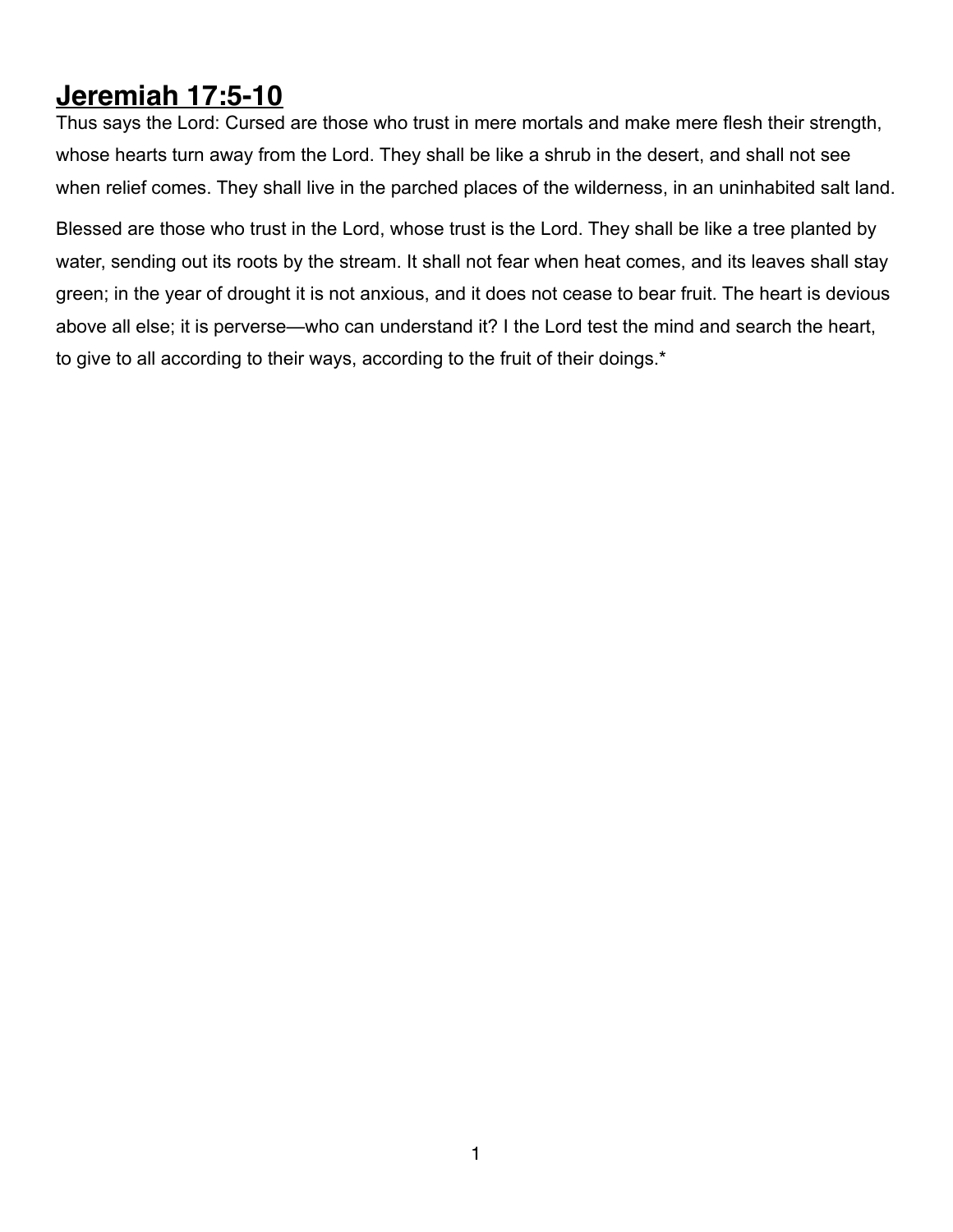## **Trust is Trust** - February 13, 2022

*Jeremiah 17:5-10*

One of the fundamental necessities of living has to be love. From the Beatles' singing, "All you need is Love" to Jesus' saying, "I give you a new commandment, that you love one another," the idea of love is essential to being human. As the Apostle Paul put it in his first letter to the Corinthians, as translated in Eugene Peterson's Message version: Love never gives up. Love cares more for others than for self. Love doesn't want what it doesn't have. Love doesn't strut, Doesn't have a swelled head, Doesn't force itself on others, Isn't always "me first," Doesn't fly off the handle, Doesn't keep score of the sins of others, Doesn't revel when others grovel, Takes pleasure in the flowering of truth, Puts up with anything, Trusts God always, Always looks for the best, Never looks back, But keeps going to the end. Love never dies.

Where would we be without love? Love is the lubricant that enables us to be with one another. I say "lubricant" because love, like oil on a hinge, enables all the parts to function together smoothly. Let's face it. We are all different from one another. We also share many things in common. Yet inevitably, our differences will result in friction. Friction between individuals, friction within families, friction within communities, groups, organizations, religions, and nations. It is very easy to allow our differences and the friction that clashing differences creates to overwhelm us, consume us, even destroy us.

It is love, and only love, that enables us to work together despite our differences and instead we can embrace our individuality. Sure, we find ourselves in situations every day that we don't want to be in. We have jobs we may not like. We have family members we may not want to be with. And, for a time, we can put up with these situations for a short while. But eventually, if we're in a situation for an extended period of time, love has to be the only long term solution to preserve our own well-being. Love keeps us together, just as the lack of love inevitably drives us apart. As long has humanity exists, we need love to ensure our very survival. How else can we explain the incredible suffering and all the challenges we face in our world if not because of a profound lack of love?

Yet, as much as love enables us to get along with each other, in spite of our differences, there is something perhaps even more necessary than love or perhaps can be seen as an indispensable companion of love and that something is trust.

What is trust? Well, among the dictionary definitions of trust are: to rely on the truthfulness or accuracy of; to place confidence in; to hope or expect confidently. Whereas love is what we actively

2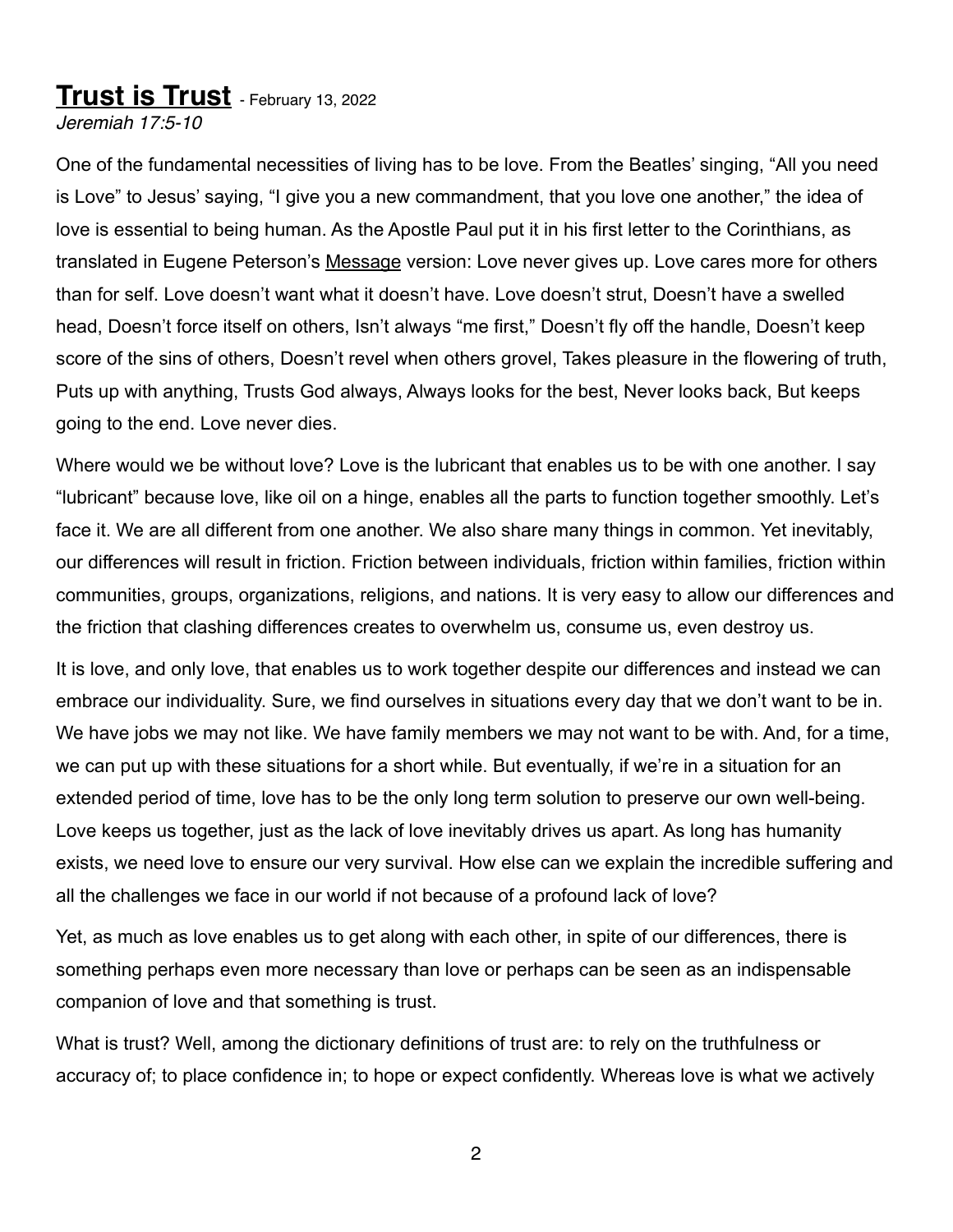do in order to interact successfully with each other, trust is really a set of assumptions we make about how the world works so we don't have to think or worry all the time.

For example, when we trust something or someone, we expect that things about the situation or individual will be the same today, tomorrow, for a long time to come. I trust that the sun will rise tomorrow. I trust there will be air to breathe and water to drink. I trust when I drive my car that there will be stop signs, and roads and gas stations wherever I want to go. I trust when I open a can of beans, the contents will be safe for me to eat. On the human level, I trust that my partner is supportive of me, is not going to hurt me, and will act and speak in fairly predictable ways.

When you think about it, we have to have a lot of trust in how the world works and we live in the hope that the things which happened yesterday will continue to happen tomorrow. Imagine a world which is unstable. Imagine being in a situation where your surroundings were fundamentally untrustworthy. Imagine if you didn't know how the world would behave from one day to the next. Perhaps you couldn't trust the water supply. Perhaps you couldn't trust whether the food you ate or the medicines you took were safe. Perhaps you couldn't trust that when you called the police they would come and when they came they would do the right thing.

On a human level, what if you didn't trust your partner, or your boss, or your elected officials? What if life were unstable and unpredictable every day and you had no certainly about anything? What kind of world would that be?

Friends, the reality is that for many people: the world is not a trustworthy place. The world, for many, is unstable, unpredictable, and operates without regard to love. We take a great deal for granted in this country. Compared with most, ours is rather stable. Nothing is perfect, of course, but in general, government is not corrupt, schools function, food and water are safe, the electric grid is always on.

Of course in our individual lives, we may be experiencing the lack of trust in our relationships, our jobs, or our economic stability. We may awake each morning with no clear expectations of how our day might go. That may be your situation right now and if it is, I'm very sorry.

Without love, and without trust, anything approaching a normal life is nearly impossible. From time to time, I suspect most of us have experienced significant upheavals in our lives. We've had to face situations which changed our lives dramatically, whether it was the loss of a family member or a job, or perhaps a natural disaster of some kind. Now despite these upheavals, life most of the time life does reset and we are able to settle into a new normal. Sometimes it's better, sometimes it's worse, but at least we regain a sense of stability and trust.

3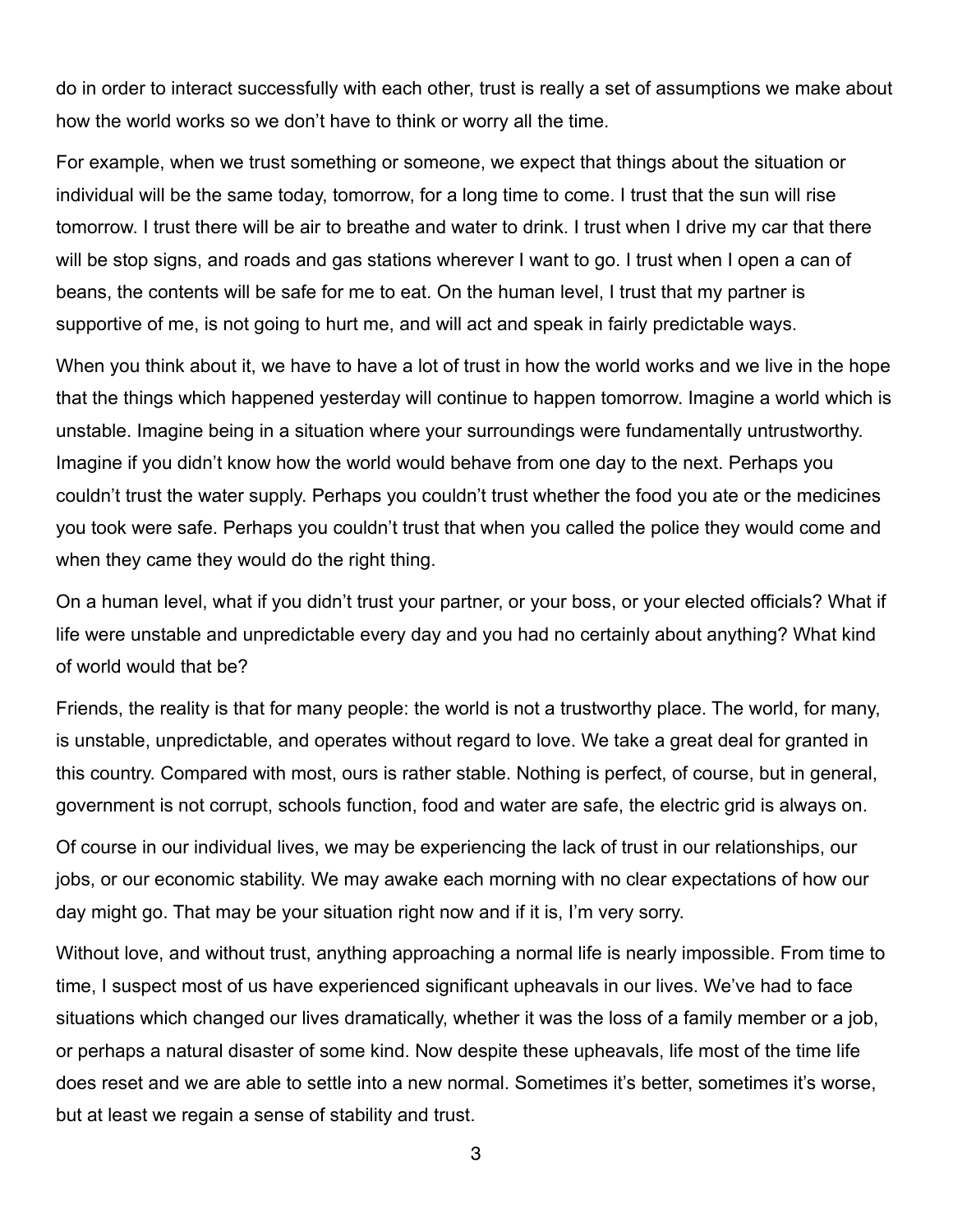Today's scripture is all about trust. We've learned about the prophet Jeremiah, the man who had the worst job in the world. Jeremiah was called by God to constantly tell the rulers of Israel that the nation was going to be destroyed because of their disobedience. Throughout his long career, Jeremiah tried all kinds of ways and made all kinds of dire prophecies to get the leaders to listen to him. But, they didn't. Quite the contrary. Poor Jeremiah suffered terribly: beaten, starved, thrown to the bottom of a well, constantly laughed at…you get the picture. But loyal to his nation to the end, Jeremiah stayed with them even after his predictions came true and the people of Israel went into exile. Yet once in exile, Jeremiah's prophecy's changed. Instead of preaching doom, he told the people that someday they would return to Israel. Nonetheless, what a challenging ministry he had! How did Jeremiah survive? How could he stand, year after year, to be the bearer of bad news to his own people? There was, of course, only one way. Jeremiah had trust. Jeremiah had trust in God. He spoke, "Blessed are those who trust in the Lord, whose trust is the Lord. They shall be like a tree planted by water, sending out its roots by the stream. It shall not fear when heat comes, and its leaves shall stay green; in the year of drought it is not anxious, and it does not cease to bear fruit."

This friends, is the nature of trust, trust in God. It is, when you consider it, the only real trust there is.

Throughout our lives, we are going to experience love and we are going to experience the loss of love. We are going to have times when our worlds are trustworthy and secure and other times, perhaps many other times, when our worlds are decidedly not secure.

The essential question of life is what happens when our trust and our love is in short supply. What do we do when that happens? What do we do when our lack of trust and our lack of love is the rule, rather than the exception?

As most of you are aware, I spent ten years living in southern Africa. During my time, I found and experienced a lot of love. In fact, that Africa continues to exist is primarily because of love. Life there very often is lived on the edge. It doesn't take much to disrupt the often tenuous balance between living and dying. Without love, without the mutual support of friends and families, there are times when people wouldn't get by. There is a level of communal help and responsibility which simply does not exist here. Fortunes and situations in Africa change inevitably and often suddenly. You may be doing well and on top today. Tomorrow may be a different story.

Therefore, trust in Africa is not and cannot be rooted in human institutions. As Jeremiah said, "Cursed are those who trust in mere mortals and make mere flesh their strength, whose hearts turn away from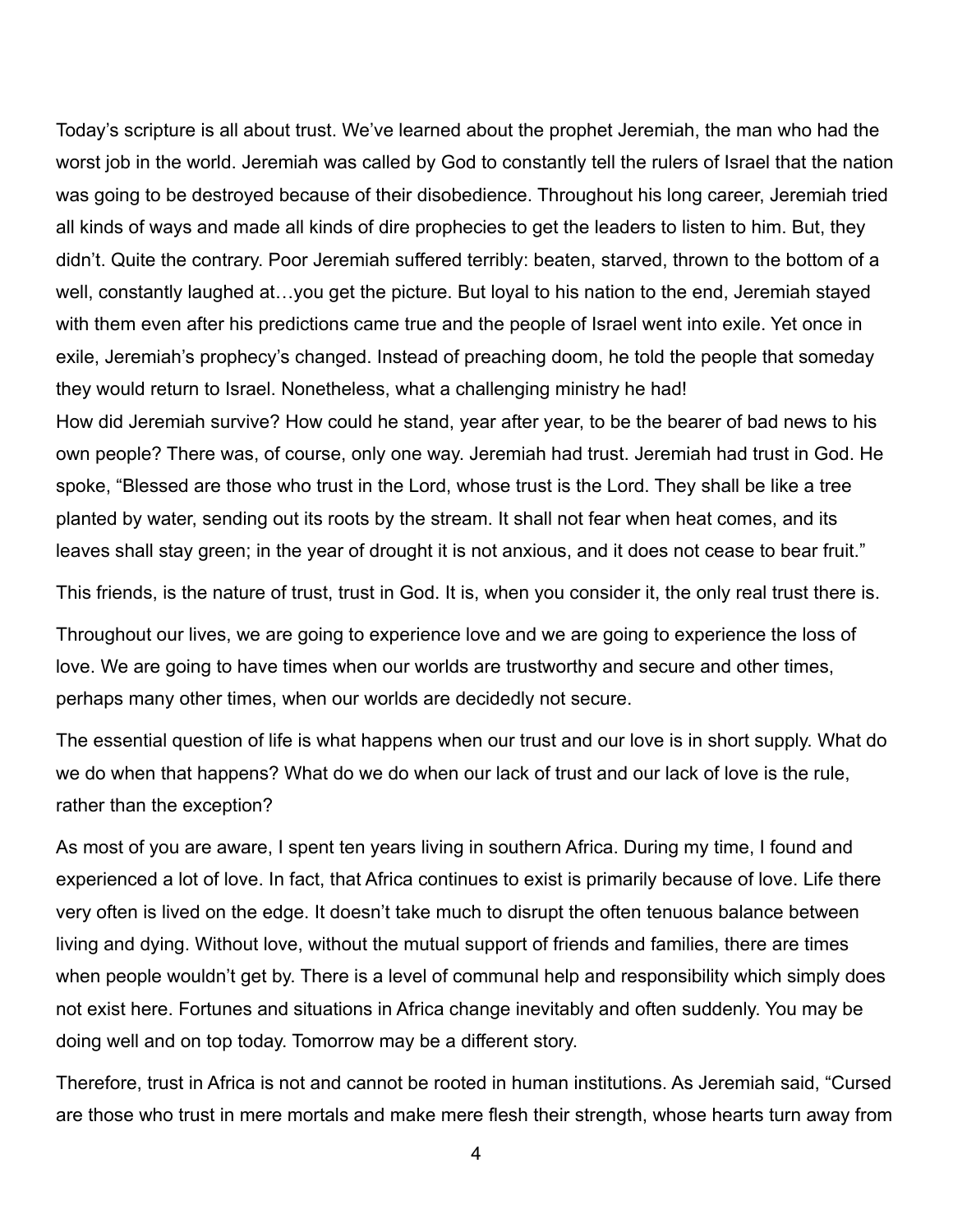the Lord. They shall be like a shrub in the desert, and shall not see when relief comes. They shall live in the parched places of the wilderness, in an uninhabited salt land."

In other words, Africans know that human leaders and human institutions are very fallible and often fail. This may well be a lesson we are learning in our own nation. What human beings create, they can also destroy. What then?

I want to share with you the story of one of my best friends, a man named Abel Mbewe. You may be familiar with his name. For over a year he has been part of our prayer list. I have been sending him the recorded version of our worship, our Taizé service, and our Daily Prayer service. Abel served my congregation, St. Columba's Presbyterian Church, in Lusaka, Zambia as our Session Clerk, and continued to do so after I left Zambia 1999.

Abel joined the Lord a week ago Thursday after a long battle with prostate cancer. He was in and out of hospitals in Zambia and India receiving various treatments. I'm sure they prolonged his life but he was often in great pain.

Abel and I would text each other. He would send a video or a meme he found interesting and we'd chat about it. He never liked to discuss his condition and only did so when I asked directly. However, one thing he never stopped doing was praising God for the many blessings he had, despite his condition. I did not know he was nearing the end of his journey when he wrote, "Today I celebrate my 64th birthday bed ridden due to prostate cancer. This evening I will be admitted to Fairview Hospital for blood transfusion.I thank God for additional year…"

Now you might say, "What has trusting in God bought your friend? He has died and suffered in the process." Of course he has died. Sadly he suffered. However, friends, the simple truth is that we will all die at some point. We may hope that time is a long way off, but none of us knows for certain.

Trust, like its companions faith and love cannot and will not prevent our deaths. They will not necessarily prevent tragedies from befalling us or our communities. However, Abel knew what having trust in God really bought him. Abel's trust in God lessened his fear when the heat of suffering was so great. It reduced his anxiety when he learned that he would have to endure more chemo and more radiation. Abel's trust in God, surrounded by the love of hundreds of friends and family assured him that in life and in death he was and remains a child of God.

Isn't that assurance, friends, what we really all need? Isn't that confidence in life beyond life what we all want? This is what my friend Abel knew and this, brother and sisters, is what you can know, too, simply by having trust in God.

5